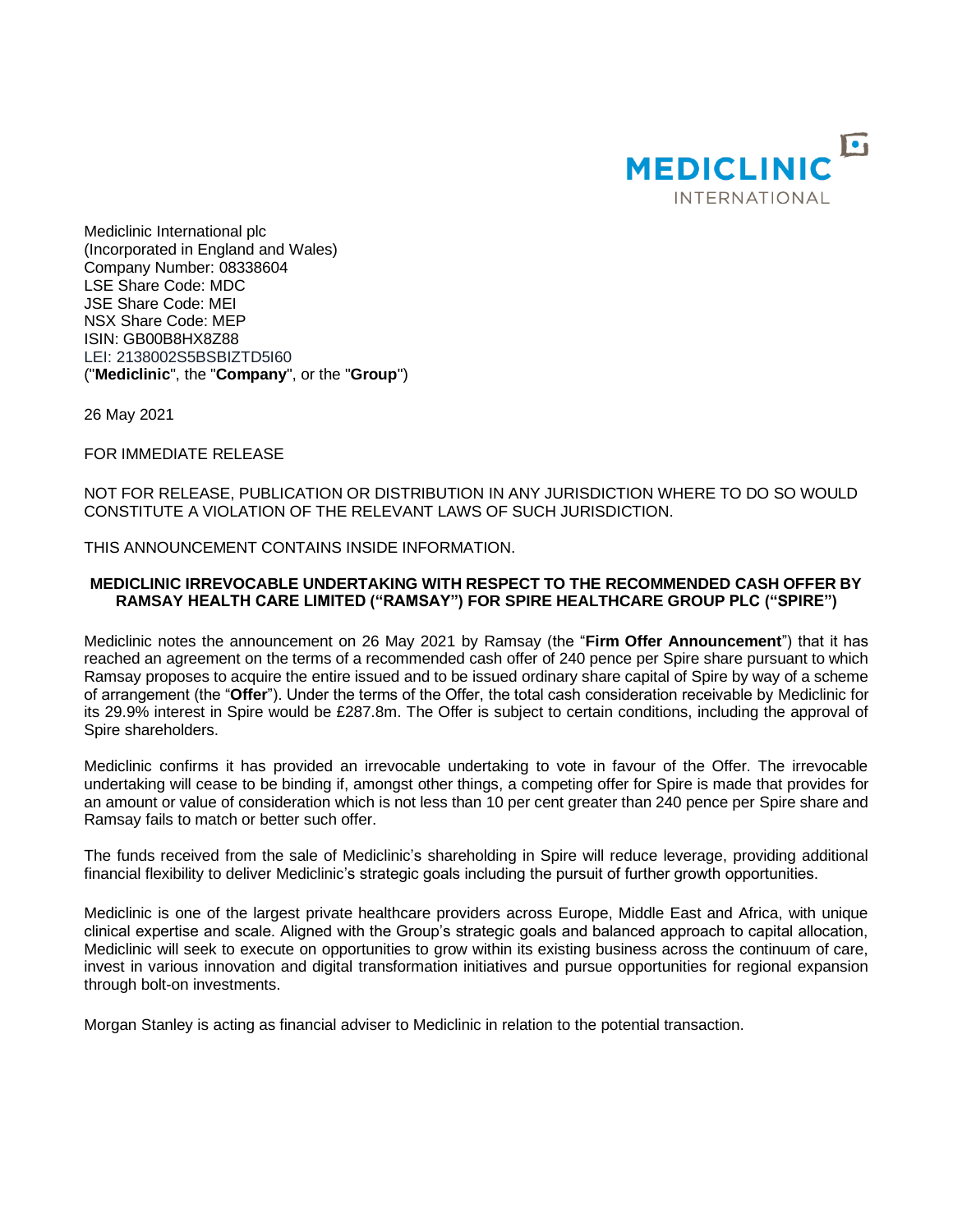# **INSIDE INFORMATION**

The information contained in this announcement is inside information. The person responsible for arranging the release of this announcement is Caroline Emmet of Link Company Matters Ltd, the Company Secretary for Mediclinic.

# **CAUTIONARY STATEMENT**

This announcement contains certain forward-looking statements relating to the business of the Company and its subsidiaries, including with respect to the progress, timing and completion of the Group's development; the Group's ability to treat, attract and retain patients and clients; its ability to engage consultants and healthcare practitioners and to operate its business and increase referrals; the integration of prior acquisitions; the Group's estimates for future performance and its estimates regarding anticipated operating results; future revenue; capital requirements; shareholder structure; and financing. In addition, even if the Group's actual results or development are consistent with the forward-looking statements contained in this announcement, those results or developments may not be indicative of the Group's results or developments in the future. In some cases, forward-looking statements can be identified by words such as "could", "should", "may", "expects", "aims", "targets", "anticipates", "believes", "intends", "estimates", or similar. These forward-looking statements are based largely on the Group's current expectations as of the date of this announcement and are subject to a number of known and unknown risks and uncertainties and other factors that may cause actual results, performance or achievements to be materially different from any future results, performance or achievement expressed or implied by these forward-looking statements. In particular, the Group's expectations could be affected by, among other things, uncertainties involved in the integration of acquisitions or new developments; changes in legislation or the regulatory regime governing healthcare in Switzerland, South Africa, Namibia and the UAE; poor performance by healthcare practitioners who practise at its facilities; unexpected regulatory actions or suspensions; competition in general; the impact of global economic changes; the impact of pandemics, including COVID-19; and the Group's ability to obtain or maintain accreditation or approval for its facilities or service lines. In light of these risks and uncertainties, there can be no assurance that the forward-looking statements made in this announcement will in fact be realised and no representation or warranty is given as to the completeness or accuracy of the forward-looking statements contained in this announcement.

The Group is providing the information in this announcement as of this date, and disclaims any intention to, and makes no undertaking to, publicly update or revise any forward-looking statements, whether as a result of new information, future events or otherwise.

### **IMPORTANT NOTICES**

Morgan Stanley & Co. International plc ("**Morgan Stanley**") which is authorised by the Prudential Regulation Authority and regulated by the Financial Conduct Authority and the Prudential Regulation Authority in the UK is acting as financial adviser exclusively for Mediclinic and no one else in connection with the matters set out in this announcement. In connection with such matters, Morgan Stanley, its affiliates and their respective directors, officers, employees and agents will not regard any other person as their client, nor will they be responsible to any other person for providing the protections afforded to their clients or for providing advice in connection with the contents of this announcement or any other matter referred to herein.

### **ABOUT MEDICLINIC INTERNATIONAL PLC**

Mediclinic is a diversified international private healthcare services group, established in South Africa in 1983, with divisions in Switzerland, Southern Africa (South Africa and Namibia) and the UAE. The Group's core purpose is to enhance the quality of life.

Its vision is to be the partner of choice that people trust for all their healthcare needs.

Mediclinic is focused on providing specialist-orientated, multi-disciplinary services across the continuum of care in such a way that the Group will be regarded as the most respected and trusted provider of healthcare services by patients, medical practitioners, funders and regulators of healthcare in each of its markets.